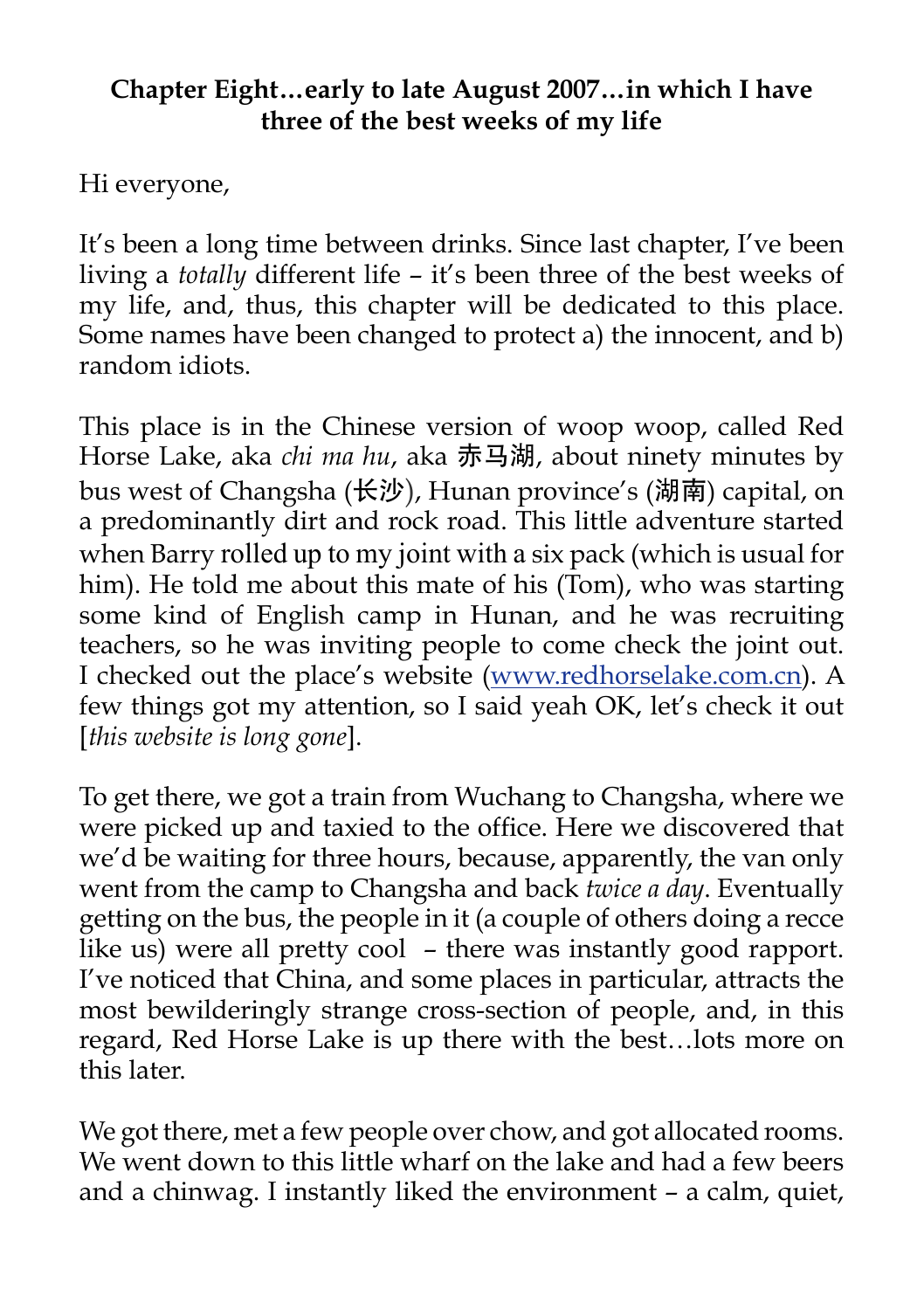natural-looking lake maybe a k and a half from our part of the shore to the opposite bank.

Next day, after we had a look around…how can I describe this place?…it's difficult, because I can't figure out *what this place used to be, and who it might have originally been for*. But, well, here goes…it's like a resort, with small rooms with only a bed, air conditioner, TV, dunny and shower. The rooms are in wildly varying states of disrepair, and haven't been decently cleaned in years, maybe decades. Many of the rooms in these two-storey buildings look over a currently empty Olympic-sized swimming pool. To one side of this, there's a basketball court, and on the other, a volleyball court, which is looked over by coliseum-style concrete seats/ steps, which look in such a decrepit state, it's like I've bumped into a deserted Roman city. Near the basketball court, there's a courtyard with buildings curiously painted with murals of western landmarks (Mount Rushmore, Big Ben, Hollywood, the Eiffel Tower, Sydney Opera House). The other buildings are a) teaching rooms, and b) works in progress (more on these soon).

OK, the place is a deserted resort, but who was here first? The massive pool would say athletes, and the western toilets say foreign athletes…but the fact that the rooms are small, and have no fridge, kitchen or anything, says that they were not athletes used to the Hilton – the same goes for the roads getting out here, or the lack thereof. And the general state of the place is a definition of the euphemism **"**renovator's dream". So who was this joint intended for, and when?

### | 鸡 |

The deal with this joint nowadays, is, apparently, this – it's been deserted for an unknown period of time, and a small bunch of people (locals and foreigners) have taken it over to create a "total immersion environment" in which to learn English. In other words, there are no actual classes as such (they're so informal they hardly constitute the term "class"); instead, this place has the vision of becoming a foreigner-run place where students just hang out with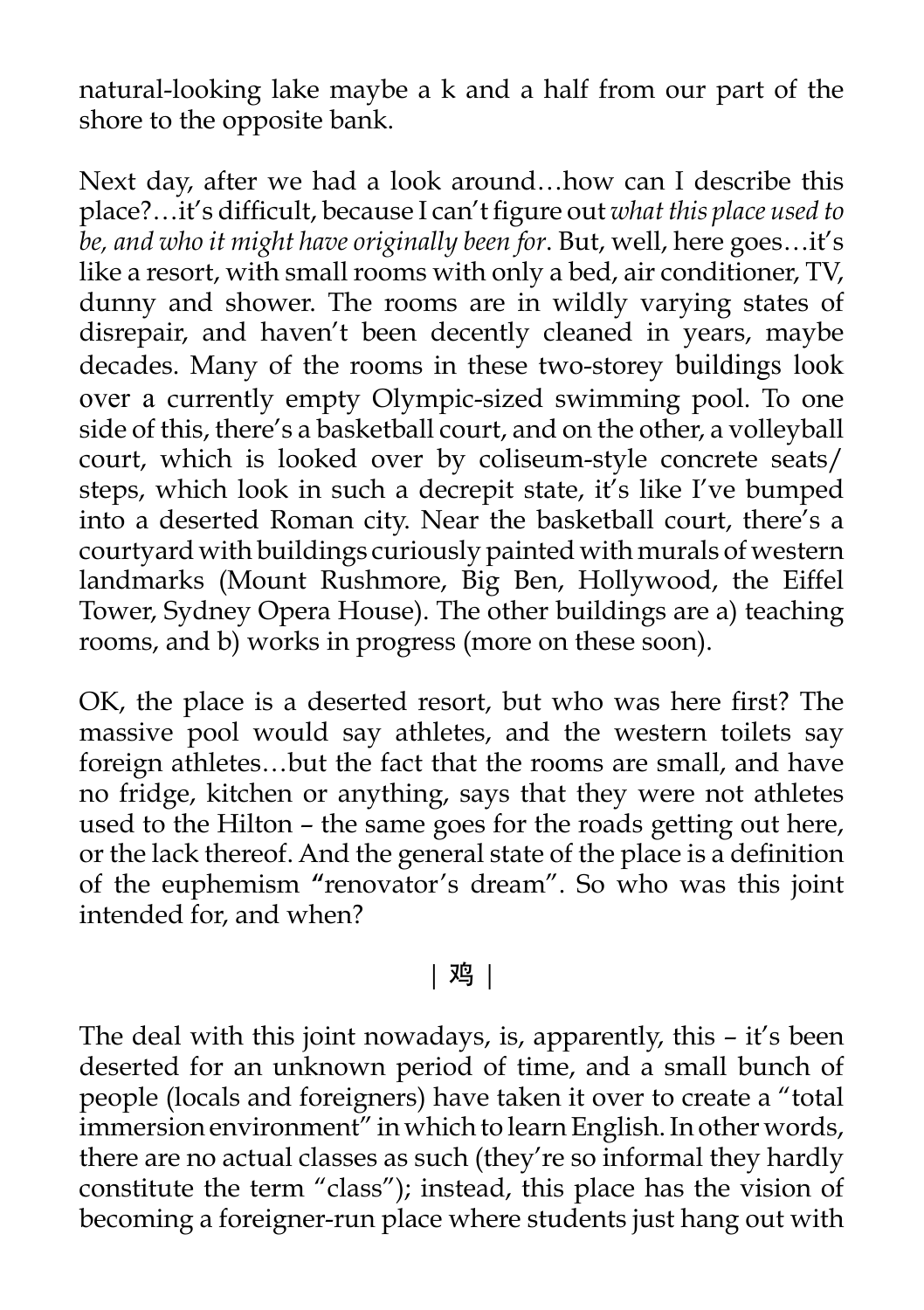foreigners (ie a camp, with cafés and bars run by foreigners) and learn the language that way. Cool and noble vision.

On the second day, we went up to the local "town", which is… how can I describe it…it's rural China, mate!! It's like being in a 3D *National Geographic*. It's sublimely surreal – dirt streets, tiny open shops with fridges out the front, buildings made of simple wooden frames, none of them more than a storey tall, kids in faded shirts kicking a lone ball around, streets covered in drying chilies or garlic, sounds of insects, kids playing, mumbles of people talking from far away, an olfactory world that doesn't assault your senses on a minute-by-minute basis like Wuhan does, a chicken or five wandering around…this wonderful, simple, unpretentious place was the China that I'd come to China to see.

I quickly realised that the attitude towards foreigners here is gorgeously different – when they spotted me, or us, and I said *ni hao*, most of them beamed – a real, *genuine*, beaming smile. Little kids stood at the door and yelled "hello!!" at us, and I replied with both hello and *ni hao*. Their parents beamed. A minority just kept staring after we said hi, but it was a different *kind* of stare – like they're *genuinely* stunned, because they've simply never seen a foreigner before, in stark contrast to the most common Wuhanstyle stare, which says "wow, there's another one of those weird things, I'll stare at it and see what it does" [*there are definitely different kinds of stares, depending on a) if they've actually ever seen a foreigner before, and b) how shameless they are in staring at you. Red Horse Lake is an example of the former and Wuhan the latter. Their attitude towards foreigners is another factor which affects how they treat you, which can change according to any personal, social, political, geographical, historical or any other aspect, and you won't know until it's in front of you*].

We watched a few classes, and met some teachers. I liked what I saw. Very easy, free, informal. The main reasons I came back, two days later, to stay and work, were the work style, the environment, and the people. At night, after eating at an on-site restaurant populated by just us, we went down to the wharf again, which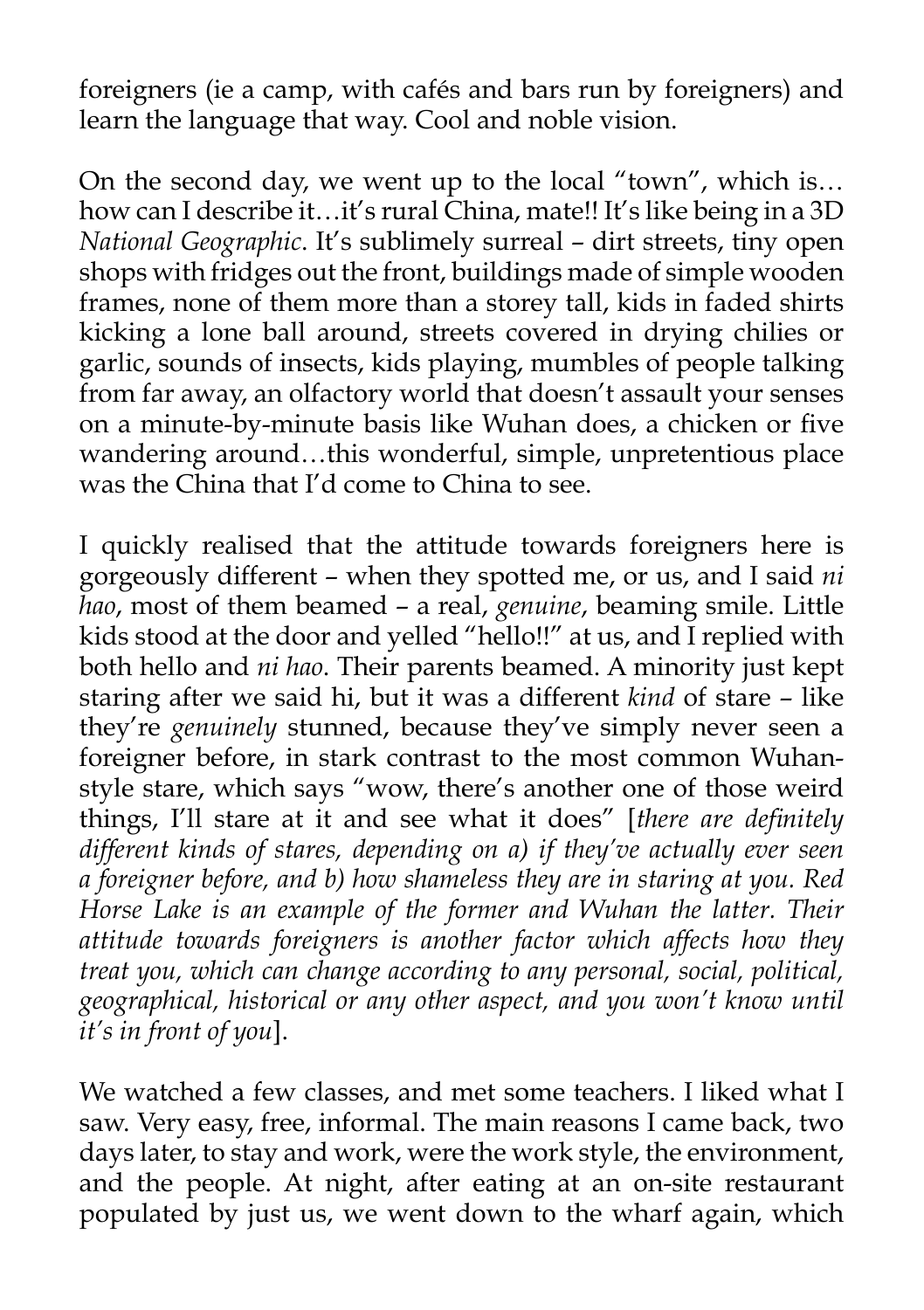was actually the home of a former world champion water skier. In this little room, there was a photo of her, sitting neglected but proud in a frame with a coating of grey dust, getting her medal in the early nineties or something. It seems that you can find world champions in odd places – an ex-world champion is currently living in a shack on the shores of a lake in a part of remote rural China that very few people have heard of.

#### | 鸭 |

Now to my life in Red Horse Lake as a teacher, once I'd moved back for the summer break. I'll go day by day (sort of) for a while, because there's been so much cool stuff, so much weird politics (that I thankfully have to play no part in), so many cool people, and so many fun classes. Getting back there from Wuhan (this time Barryless, therefore alone) was interesting…I was lugging about forty kilos in 36-degree heat (expecting to be gone for a weekish), across a massively overcrowded road, and, once at the station, I found that I'd missed the train by *one minute*. When I discovered this, I gave any of the locals who cared to listen a short but extremely thorough course on English profanities and various ways to use them.

On my first day back, I got up at six am to find the electricity off. Yeah no worries, especially since, looking out the balcony window across the lake and the mostly-greenish hills, I could only wonder at how much this place beat Wuhan. After a coffee (canned), I went to the brekkie room for a presumed rendezvous with other people; but, alas, not a single soul graced the Lazy Susan. Hmm…OK, I thought, no biggie, so I happily explored and moseyed, bumping into locals here and there and pleasantly bewildering them. Eventually admitting defeat, I retreated to my room, figuring that if anyone wanted me, they'd know where I was.

Soon enough, Vincent – a Canadian who was, as far as I could tell, my second boss – rolled up. He worded me up – there were no classes today, Tom was in Wuhan, the other teachers had bailed, and Sue-Lin (more on her later) was off gallivanting in another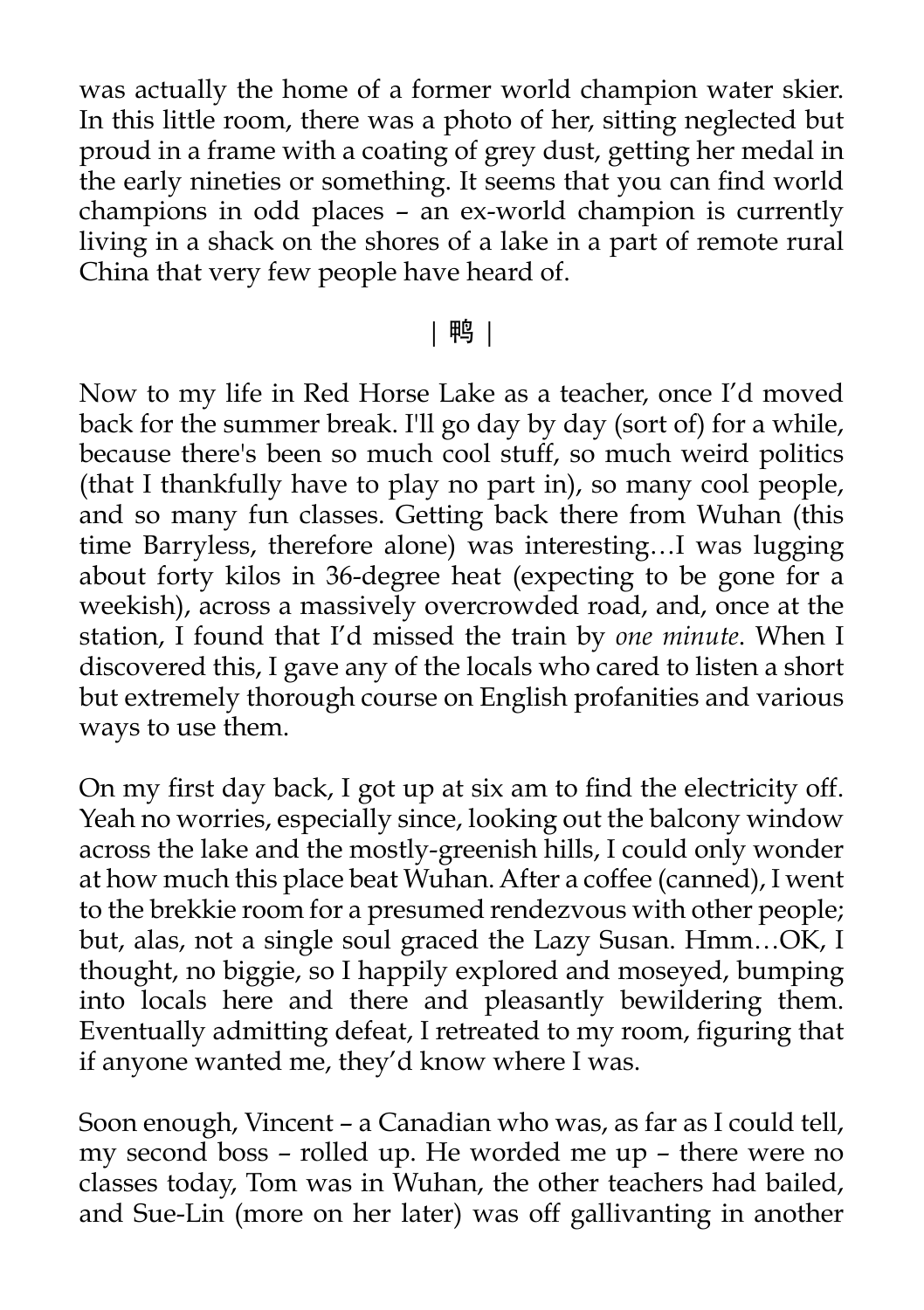province. Also, he told me ever so casually, a hundred and twenty ten-to-twelve year old students were rolling up tomorrow at eleven. Hmmmm. So, after discussing my actual role there, dosh, and what to do on this particular day (nothing), he left me there both happily filled in and quite euphorically confused.

About an hour after that, I went to the local shop (about ten minute's walk down a dirt road). I gotta say, again, that rural China is pretty stunning. People are genuinely interested in you, and throw you smile after smile as you pass and say gudday to them. Streets are covered in chillies drying in the sun, sometimes corncobs as well. The surrounding landscape is just beautiful. Call me easily pleased, but being surrounded by makeshift farmland, bodies of not-totally-brown water, rolling green hills and billowing white clouds, after Wuchang, made me feel like a pothead returning to Byron Bay after a week in the "big smoke".

So that's about it for the first day. I just hung out with whoever was there, and we talked about what we were actually doing in Red Horse Lake (RHL), which seemed to be this – there were teacher's jobs, and, also, "entrepreneurial positions", in which you run a business, get a retainer for it, as well as any profits. Vincent and Tom were sizing me up to run the burger joint, but eventually we agreed that I'd be a teacher by day, and I'd run the burger joint at night, training staff, so that, ultimately, I'd have a coordinator role. Like so many things in China, and almost everything in RHL, it sounded great *in theory*.

### | 鸡 |

Now for a description of the ecosystem of souls that inhabited RHL during my stay there. I'd already sussed that China attracts a pretty strange breed of foreigner – normal people don't really fit in here (whatever a "normal" person is). However, in terms of a massively eclectic cross-section of bizarre people in one place, RHL is a nest of eccentricity. And, because it currently has a high turnover, RHL is/was a magnet for transitory weirdasses (during my twenty-four days there, I saw *nineteen* staff come and go, with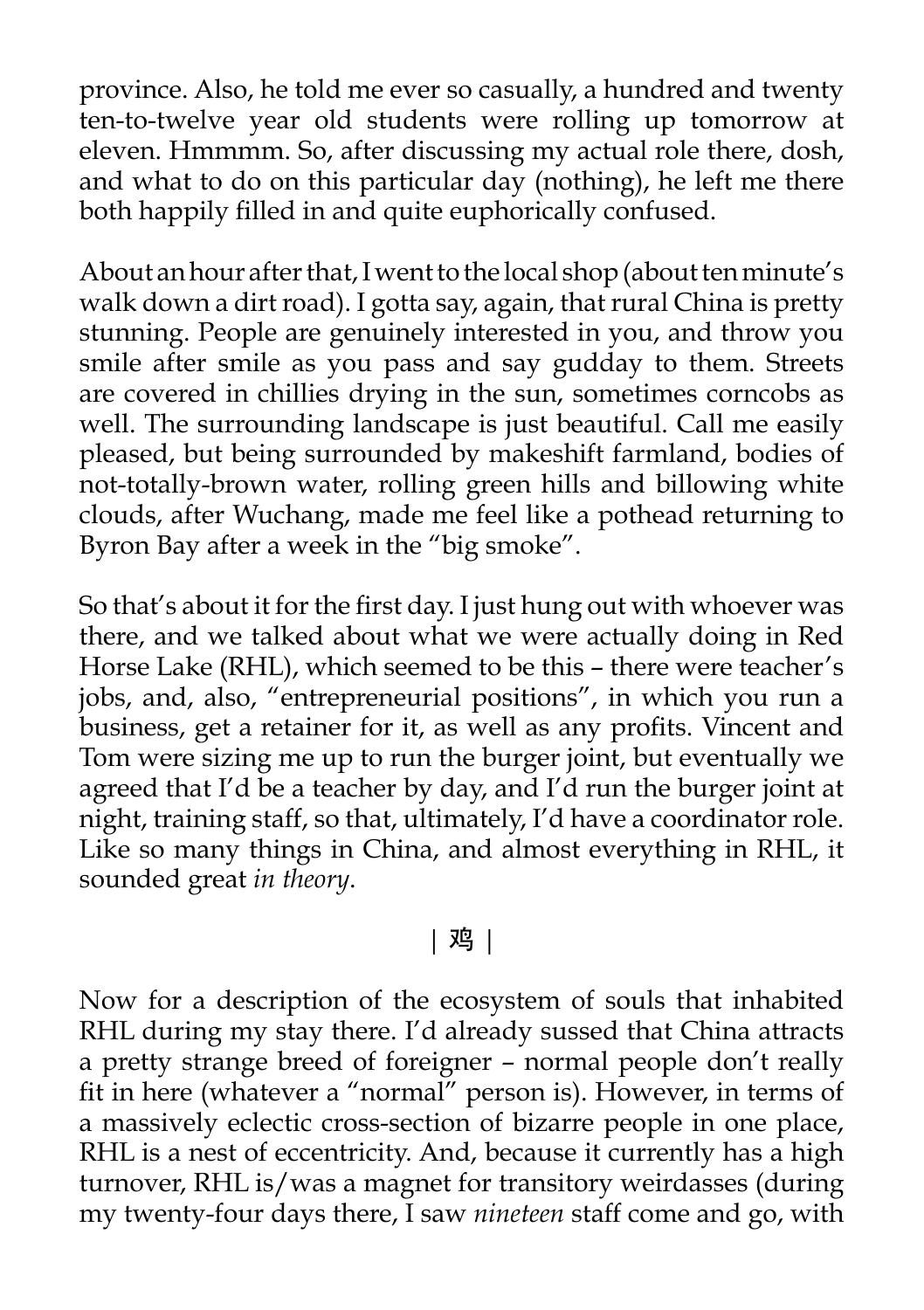only ten of those present for the majority of that time). There's many factors to account for this, and I'll try to get to them all.

OK, the people…I'll start with someone who ran screaming while I was there. Dean's a forty or fifty-something ex-army guy who I enjoyed talking to one-on-one, but he had the social skills of an overly-territorial rhino. Sometimes his comments surprised even me (I'm not known for being very subtle) – blunt, you-think-thatnot-say-it kind of comments. Dean was one of the currently failed entrepreneurs because of the failed political machinations of RHL – he was brought in to run a paintball range. I don't know much about paintball, but I do know that you need paintball guns for it – they never came. So by the time Dean left, he'd been sitting on his ass for months, being paid the retainer, and being bored out of his skull.

So bye bye Dean. Next there's Carol, of a similar age, another one with all the social finesse of a bull who'd been slapped in the face with an irate barracuda, who was there to run a coffee shop that never opened. She'd also been sitting on her retainer, and, at time of writing, I've left her there. Then there's some guy called Bill, a twenty-something pissed paedophile who'd been kicked out of at least two other places for cracking onto the kids (all of this is hearsay). I only met him twice. They flew him to Guangzhou to make sure he was gone. So bye bye Bill.

There was also Bill Part Two (I'm not using pseudonyms at all, am I?), who was a secret agent of some sort, possibly CIA, who was, apparently, at RHL between missions – he even had an assistant Chinese dwarf with him 24/7 (I kid you not). In retrospect, God knows who or what this guy actually was. The probability of his story being bullshit was somewhere between zero and a hundred percent – it's pretty hard to give a more accurate number.

Now, onto the long termers…let's start with Kevin. My God, I have no idea how to describe this guy. My usually flamboyant vocabulary just sits and stares at him. Well, I'll try…he's forty or fifty something, and he's travelled a lot around China, read a ton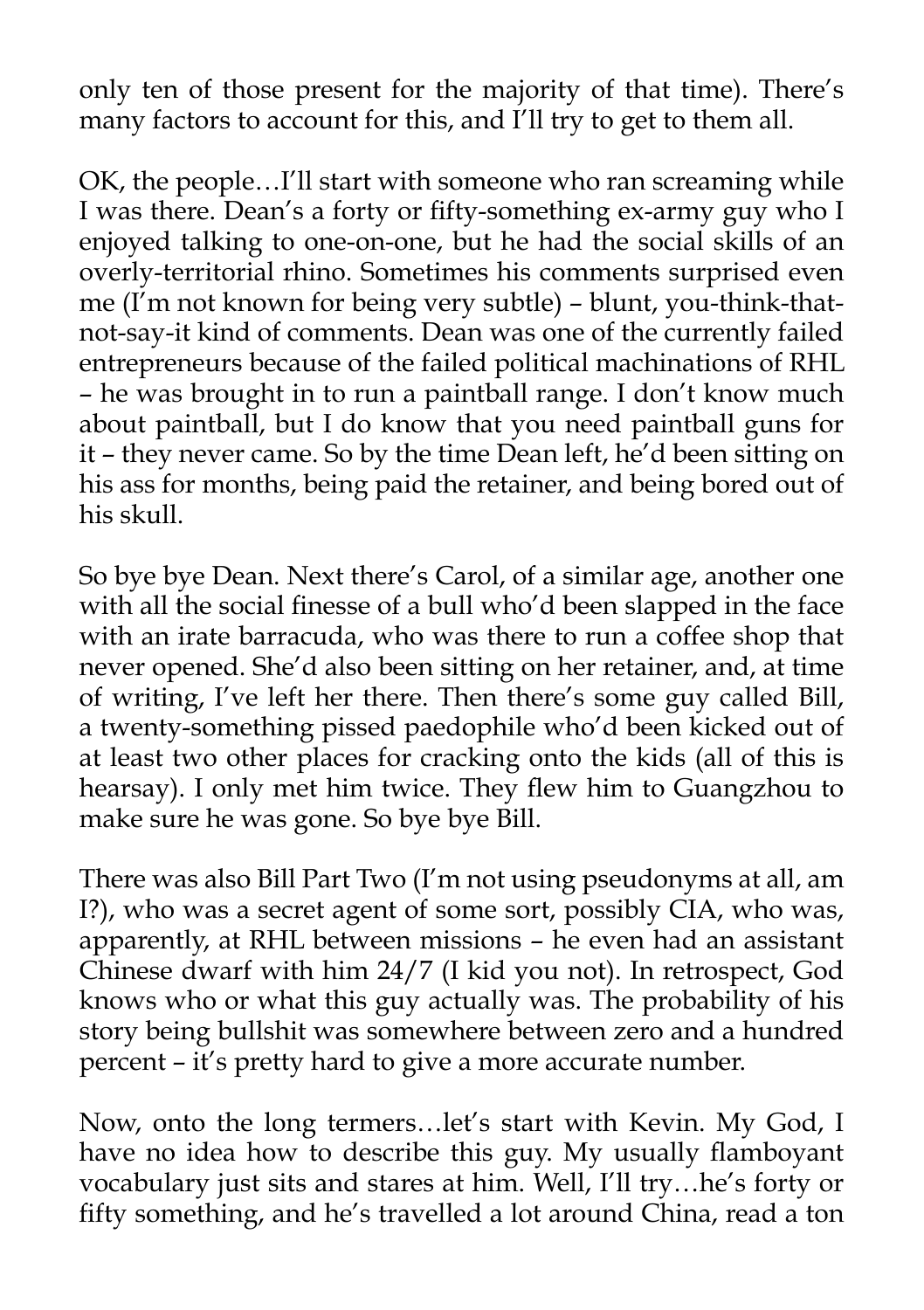of philosophical/new age/meditation kind of stuff (perhaps too much) in both English and Chinese (maybe more), and he always carries around a big jar of "tea", which is in inverted commas because I bet you a thousand *kuai* it ain't just tea he's drinking - he is *totally* off the planet. Whenever you see him walking around, he just stops now and then, anywhere, and does some form of seemingly impromptu *tai chi*, seemingly oblivious to anyone around him. When he's in a meeting, he's often reading a book, but when you ask him a question he's got an answer of some sort.

Well………of some sort. Let me give you some examples. For a week, all the teachers had a daily  $\tilde{Q}$  & A session with the students, and Kevin's answers were…uumm…uuumm…I *still* don't know what to make of them. For instance, when a student asked him something innocent like "do you like being a teacher", he went on about him not being a teacher at all, but instead being the wind and the sky and the trees and stuff. I remember listening to him in the corner of my ear, and wondering what the hell the students were possibly making of this guy. When one asked him "do you like Chinese movies", his answer discussed the artistic and moral ramifications of censorship versus passion (the kid who asked was about twelve). I can't really describe his answers much more, other than to say someone desperately needs to sample and loop this guy – they'd make a fortune. Adding to his sample and loopability was that about a third of his answers were in Chinese, and he whistles more than talks. I guess the biggest impression that he gave me is that maybe – just maybe –  $\breve{he}$ 's actually the next link in the mental and spiritual evolution of the human race. Maybe we should all be worshipping him. Either that, or he's just a stoned frootloop *par excellence*.

Then there's Ron, the seventy-four-year-old American basketball player. Yep, seventy-four, and he's still playing. He's hearing's shot, he forgets things on a regular basis, but he's cool, intelligent and sharp for his age. His wife died I don't know how long ago, and I think he's in China now because it's the only continent he hadn't been to before. He's had a pretty eventful life, including working for the American UFO investigation squad. Because he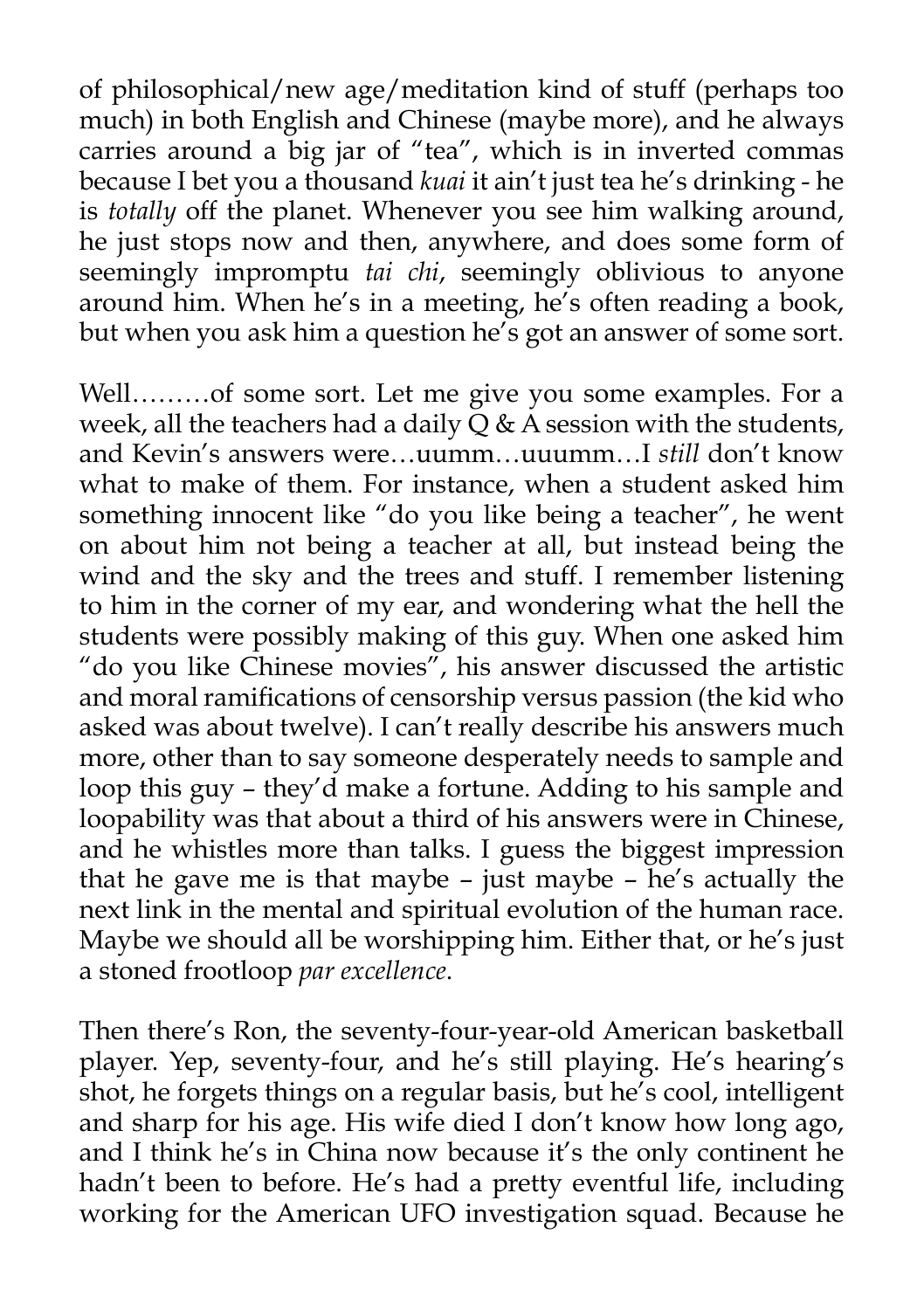teaches basketball, the kids adore him. They call him Grandad, but we all call him Einstein because of the uncanny resemblance.

There's also Jalal, an articulate Pom who's in China to learn a martial art or two, and Nadia, a black African girl studying to be a highway engineer, sporting a thick African accent, which caused some problems with the kids [*accents can be a problem if you're teaching here. It's good to be warned – if you have a thick African, Indian, Scottish or Irish accent, you're going to have problems. You just need to remember that, in many parts of China, they've been raised on Hollywood, ie the American accent. The* Harry Potter *films, and BBC shows like* Sherlock*, diversified things a bit, but still, if your accent is thick, you'll have a hard time*]. Then there's Sue-Lin, a first-generation Chinese Australian. She's the most clued-in, with it gal I've met in ages.

My two main bosses are a) a sportsperson turned businessman (I'll just call him Tom Smithee), and the Canadian guy. There's also a couple of financers, but they'll be mentioned later, along with the Chinese bosses...there's so much cross-cultural politics in RHL, and so much naked nepotism on the Chinese bosses' part, that a novel could be written about this place. The only question is whether it'd be a tragedy or a comedy…

# | 鸭 |

Next day…the hundred and twenty students rolled up, and me, Sue-Lin and a couple of others issued them with "passports" – there's a reception desk, an immigration counter, and a bank that they roll up to and do all this stuff in English, so it's like a simulation centre, hence "total immersion environment". We did paperwork, I asked a coupla random questions, and I just pointed them toward another desk. Fun 'n' easy.

I had an absolute *ball* the following day – we went for a "hike" with the students. We rounded up at six-thirty am, but, because of perplexingly ineffective organisation, we didn't leave until a quarter past eight. We wanted to leave earlier because the weather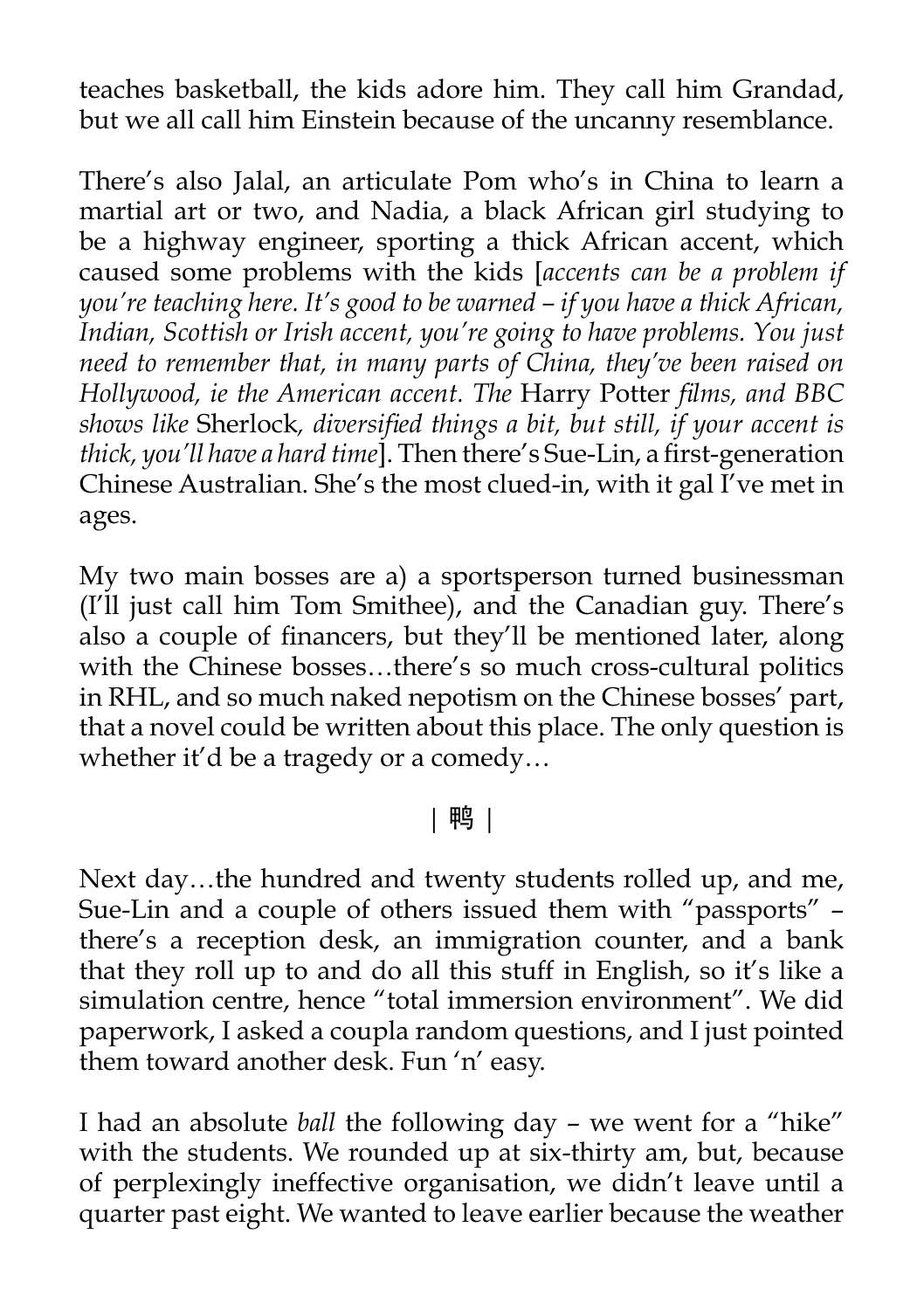was *HOT* (oh, I haven't mentioned the weather – remember this is the middle of central China's summer, which means that most days were in the high thirties).

We got into little rough 'n' tumble buses, and drove to a hill about half an hour away. Of the foreigners, only me and Sue-Lin came along. It was gloriously grassroots – on a crowded old bus, driving down a single-lane road covered in drying chillies, rice fields on either side stretching as far as the base of the nearest tree-covered hill, little clay buildings here and there used for who knows what, green hills surrounding us, and, of course, the locals doing whatever they do…just amazing, because there was something to see no matter *where* I looked, not to mention the continual soundtrack of energetic kids happily juggling languages all around me. After happily drinking in this environment, we stopped in a bushland near a couple of hills.

We went bushwalking, passing crops here and there, and after maybe forty-five minutes walk, we ended up on top of a hill overlooking the valley…after the dust-drenched industrial chaos of Wuhan, I was in *paradise*…rolling green hills, blue sky, and a panorama of white clouds…I was *so* impressed. We found someone's house and munched on some corncobs there – this old guy was busy making a bed frame from bamboo, chiselling away the mortise section, as Sue-Lin had a chat with him. Like so many times in RHL, this guy showed me the real face of China – just a simple guy, face canyoned from years of work, still smiling away modestly as he made his furniture by hand in a little hut in the middle of a bush.

After hours of joyous meandering, we bussed back to camp, had lunch, chilled for a bit, and then I had my first classes, which were four half-hour classes, one after the other. Because they were so short, they worked extremely well – there was no time for either me or the students to get bored. I can't remember what they were about, either the first time or over the next couple of weeks – it changed every day.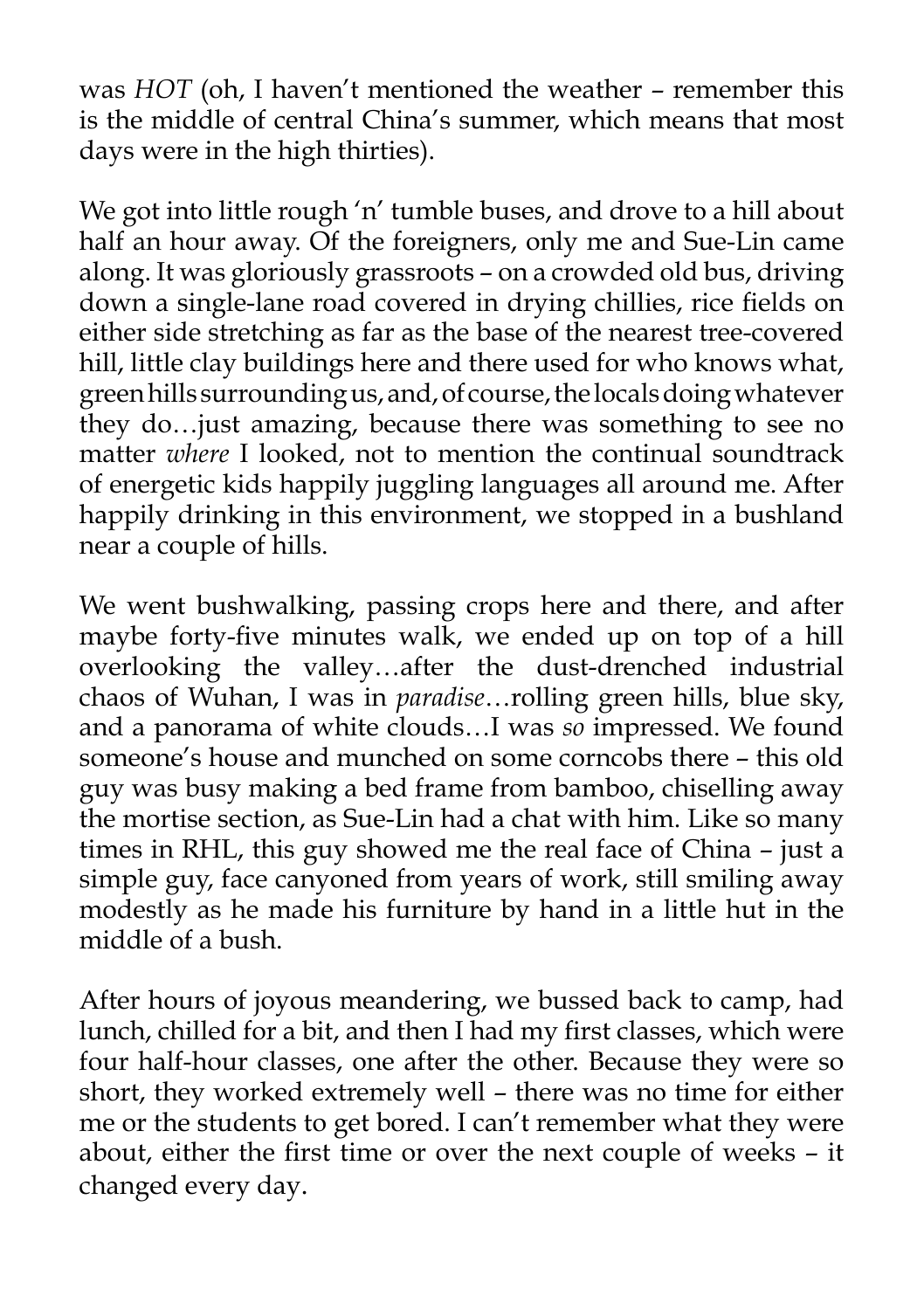The students were from about eight to eighteen, and were divided into beginner, intermediate and advanced classes. Teaching each group was a different challenge, especially since I'd never done anything like it before. The challenge of the beginner's class was giving them concepts and words simple enough for them to understand (their level of English was A is for Apple kind of thing), while also trying somehow to get their attention. The advanced class was a totally different challenge – give them something intellectually stimulating. I used a few ideas that I'd used back in Wuhan, such as getting them to play a card game that they know in Chinese, but to translate it all into English – they loved that. I had to brainstorm something every night, but because the classes were so short, coming to class with just one or two ideas was enough.

| 鸡 |

For the next few days I basically taught four classes in the morning, and tried my best to run the burger joint at night. And when I say "try my best", well, the place had some fundamental problems. For instance, correct me if I'm wrong, but hamburger places have hamburgers in them.

…So now is a good time to introduce the politics/ineffective organisation at RHL. During the vast majority of the time I ran this burger joint, I had no burgers to sell; only drinks, and, sometimes, chips. The reasons for this were that a) the supplies came from Changsha (not a problem for anyone organised), b), when they actually sent someone, they sent a Chinese person to do a westerner's shopping (it makes a big difference), and c) directly opposing senses of priorities between the foreign and local people. I ordered supplies, and they came…once. I sold them all in one night. I ordered more. They came back incomplete and wrong. I ordered more. One delivery had six hundred buns with nothing to put in them [*I kid you not. I still can't believe it, all these years later… imagine getting a delivery of six hundred buns and nothing else*].

One night, we sold a hundred burgers and made over a thousand *kuai*. The Chinese seem to be money-driven, but my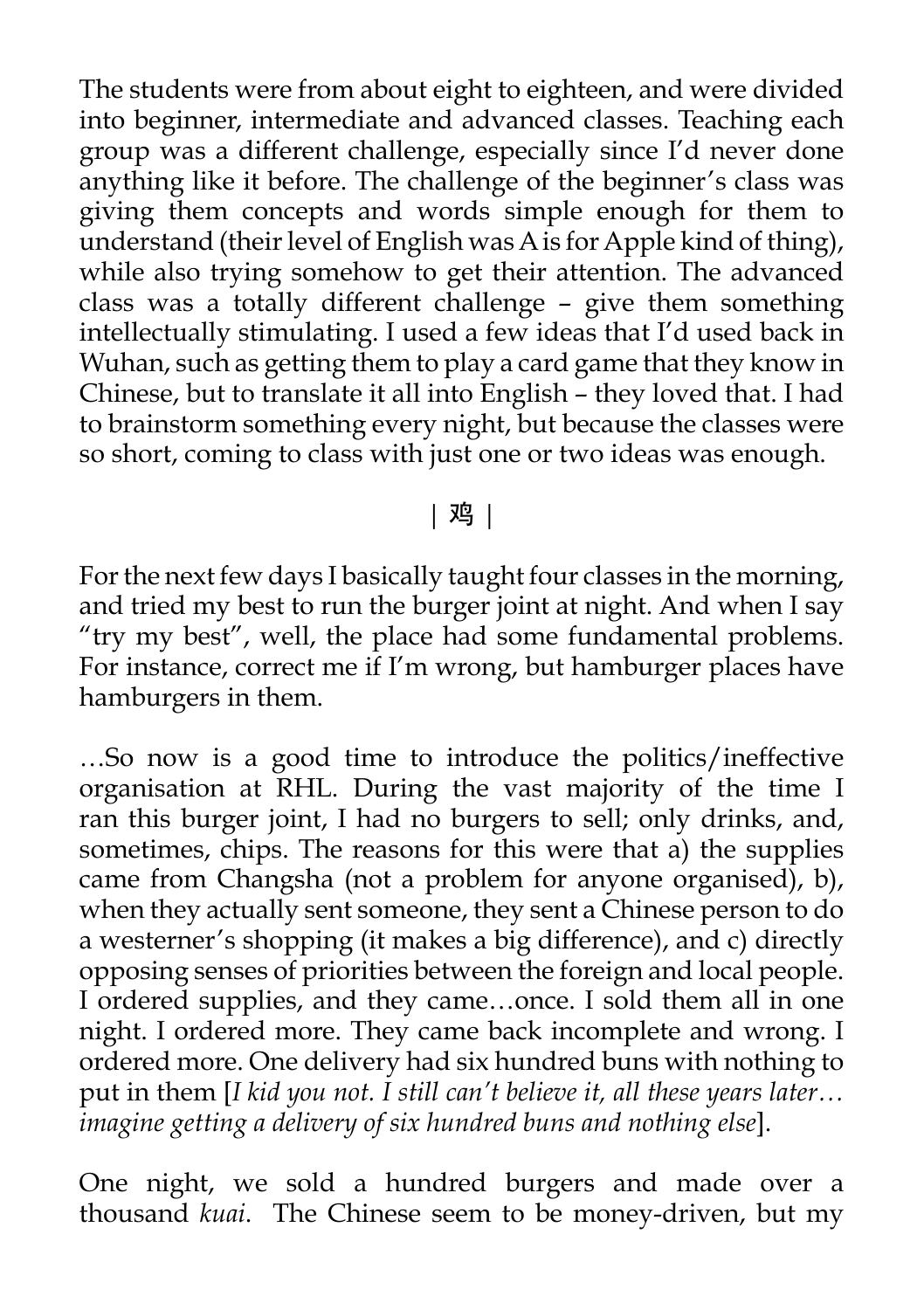experiences out in RHL put that theory in doubt. In RHL, it wasn't about money, it was about themselves. Example after example emerged of them looking after themselves, and being extremely blatant about it, usually at the expense of the foreigners. It was entertaining to witness all these politics in the early days, when I knew I was leaving, but, later, when I wanted to move there, the more frustrating and disappointing it all became. You'll hear more of it soon.

But, well, in any workplace, it's the people you work with that make a job, and me, Tom, Vincent and his wife, Sue-Lin, Jalal, Ron and Nadia made a core team, with Kevin and Carol floating around the periphery (literally or otherwise), and I felt a sense of camaraderie that I'd not felt before in China. We looked out for each other, and it often feel like a little family – here, at RHL, where we were united in bewilderment.

# | 鸭 |

Day twelve…what I did in the intervening days you've heard, and I had a damn good time doing it [*I'll always remember these days as some of the most fun in my life…the environment, my job, the enthusiasm of the kids, and my wonderfully eclectic co-workers…it all just clicked. As I now know, summer camps here are a huge gamble (see the later Chapter on Changsha). In RHL, the gamble paid off*].

Around day twelve, however, we got some visitors, including my other employer from Wuhan (an Australian), and Barry, but, as timing would have it, they came at the same time as, shall I call him, Bill Part Three.

Bill Part Three was, basically, a drunken asshole. He was OK when sober, but that was almost never. When drunk, he was just an asshole that got everyone's riles up – he was one of the most convincing arguments for sobriety I'd ever met. And, because I was the barkeep, I had to both put up with him, *and* keep fuelling his incessant gasbagging. He was *hard work*. Basically, he got drunk, insulted the crap out of anyone and everyone, but, in the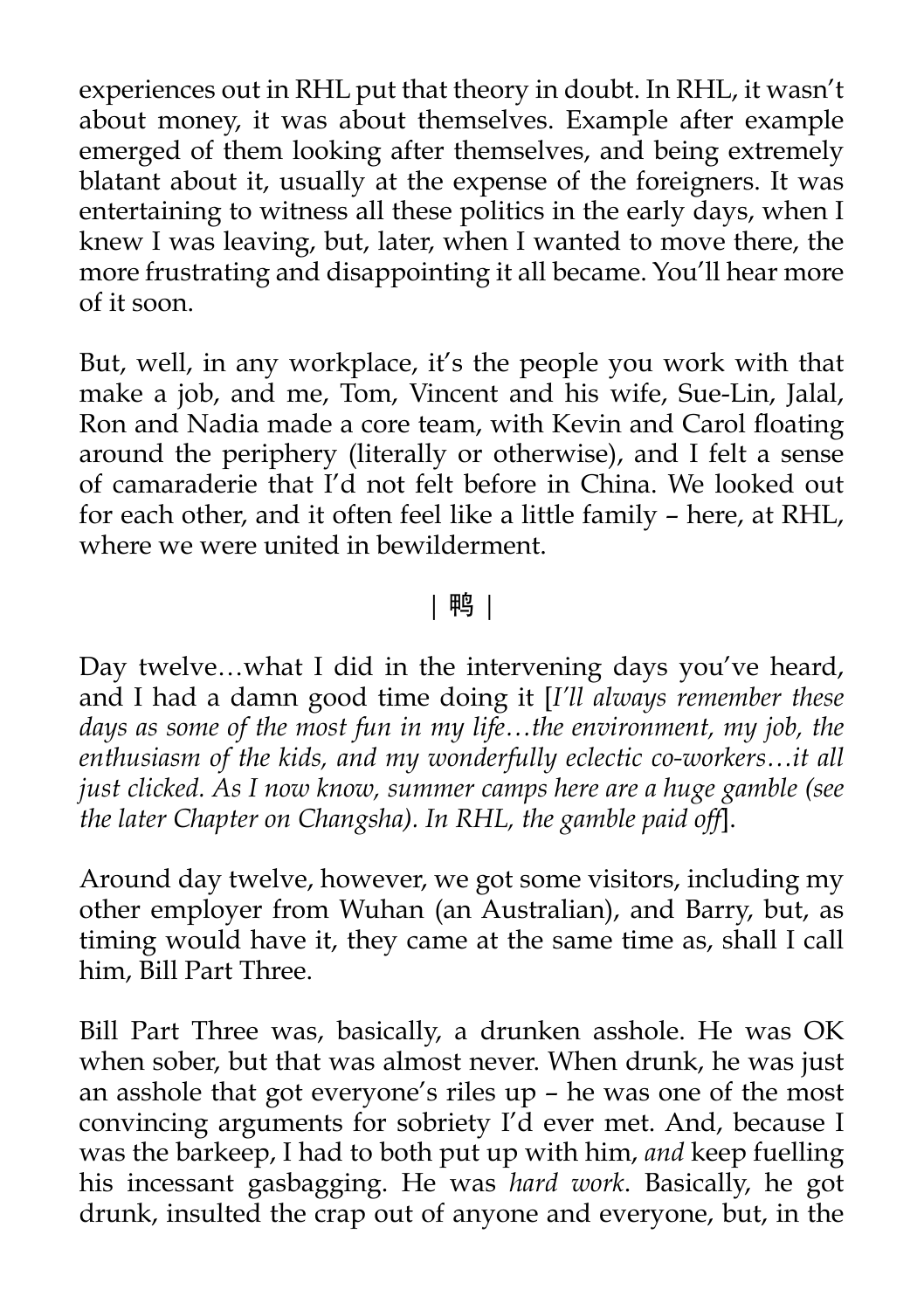morning all was forgotten…according to him.

At time of writing, he was one of the financers of RHL. The day after he arrived, a second financer called Bill Part Four rolled up. He was good mates of Bill Part Three, and was generally a pretty good bloke, but when Bill Parts Three and Four got together, the amount of inebriated testosterone was ridiculous. Bill Part Four was a full-blown entrepreneurial businessman, as far as I could tell, and RHL was just one of the pies he had his fingers in. I also sussed out that if I moved to RHL, I'd see Bill Part Four fairly regularly, but Bill Part Three basically never. That sounded cool, but, at time of writing, Bill Part Four has been sacked by the Chinese partners – because I saw his character, it's pretty obvious that he wanted to get people off their asses who were actually very comfortable on their asses, so they told him to fuck off.

Bill Part Four was also a mate of one of the Chinese bosses, who I'll just call J. J strikes you as a pretty warm kind of person, if a bit of a yarnspinner (he's the only Chinese partner who can speak any English). With time, and with the aid of the massively bloated grapevine, I found that he's less of a yarnspinner and more of a bullshitter (yes, there is a difference)…promise after promise kept getting made and never fulfilled. For anyone who remembers that old English series *Minder*, J has been called the Arthur Daley of RHL. I also heard that he spins yarn after yarn to the main Chinese financer, who I'll call Chinese Bill Part One, who, as a result, has no clue of what's going on in his own backyard.

The Chinese contingent is unashamedly nepotistic. Tons of the staff are somehow related – a brother-in-law here, a mate-of-a-mate there. The grapevine is bloated with such revelations, and things click and pennies drop on a regular basis (especially in regards to people who should be sacked but they're related to someone, for instance the guy who "drives" the bus from Changsha to the camp, who has all the driving abilities, not to mention idea of timetables, of a partially-digested lamington). It's good to know this, because it helps explain odd things when they invariably happen.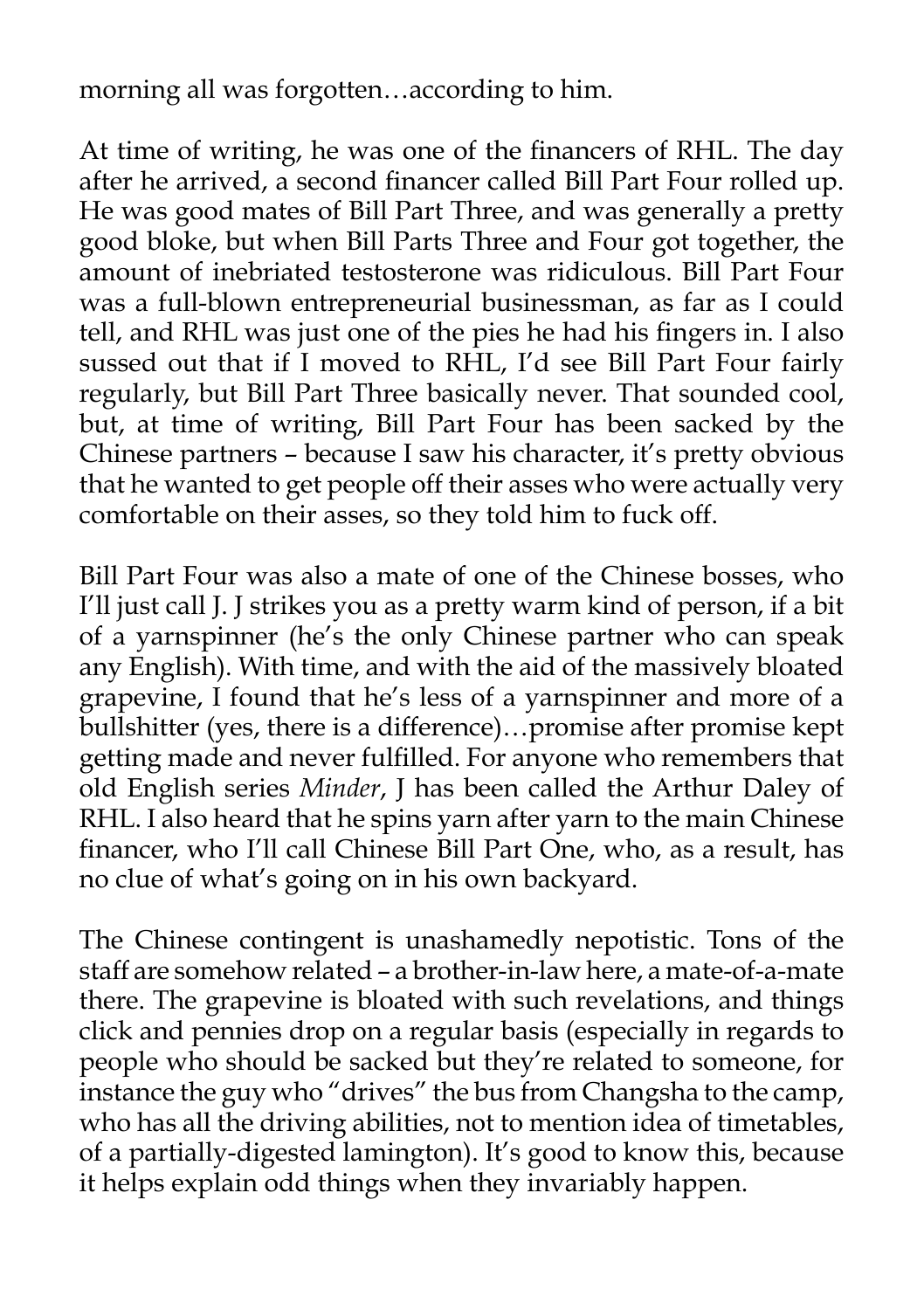I'll mention some of the wildlife, since I saw a lot of it at the bar at night, since the light bulb out the back attracted this that and the other. Firstly, there were little bats around at dusk, which are cool, as well as huge dragonflies and even bigger locusts *en masse*. The latter get to about ten centimetres long, and have huge, spindly hind legs. I got a good look at a dragonfly one night, and it looked like it had a coating of armour – it looked amazing. There were also snakes, although I never saw a live one (a skeleton of one was being picked clean by ants in the volleyball court). There were also huge Huntsman spiders here and there, which made me wonder where the species originated (they looked different from the ones in Oz, but not much). There were also big white water birds of some sort. All in all, summer in RHL is thriving with life (all this is worth mentioning because Wuhan has none).

One night when the motley crew were here is particularly noteworthy…normally, we foreigners chow in one room, while the Chinese scoff in another. One thing the Chinese people do whenever they get the chance to is get smashed on *baijiu*, the mega-strong rice wine I mentioned earlier. One night, Tom and Bill Part Four decided to screw around with the security staff – unannounced, one of them wandered into their room, who all cheered a hearty greeting, and poured him, and themselves huge bowls of this rice wine out of a two-litre plastic bottle (yep, plastic). They all yell *ganbei*, which is cheers [*no,* ganbei *(*干杯*) literally translates as "dry cup", which means you need to drink it all. In English, it would be "bottoms up" or something like that*], and sculled it…Tom first, then Bill Part Four, then me, then Bill Part Four again…so, because they were all *ganbei*-ing to all these foreigners, the entire security staff was plastered that night. Apparently, this is how you win street cred/do business over here – and, well, if I said I didn't have fun, I'd be lying.

On the fourteenth or fifteenth day, both the Bills vamoosed, and I was offered a contract with RHL…but, well, there were too many variables to the nature/stability of the entire venture at the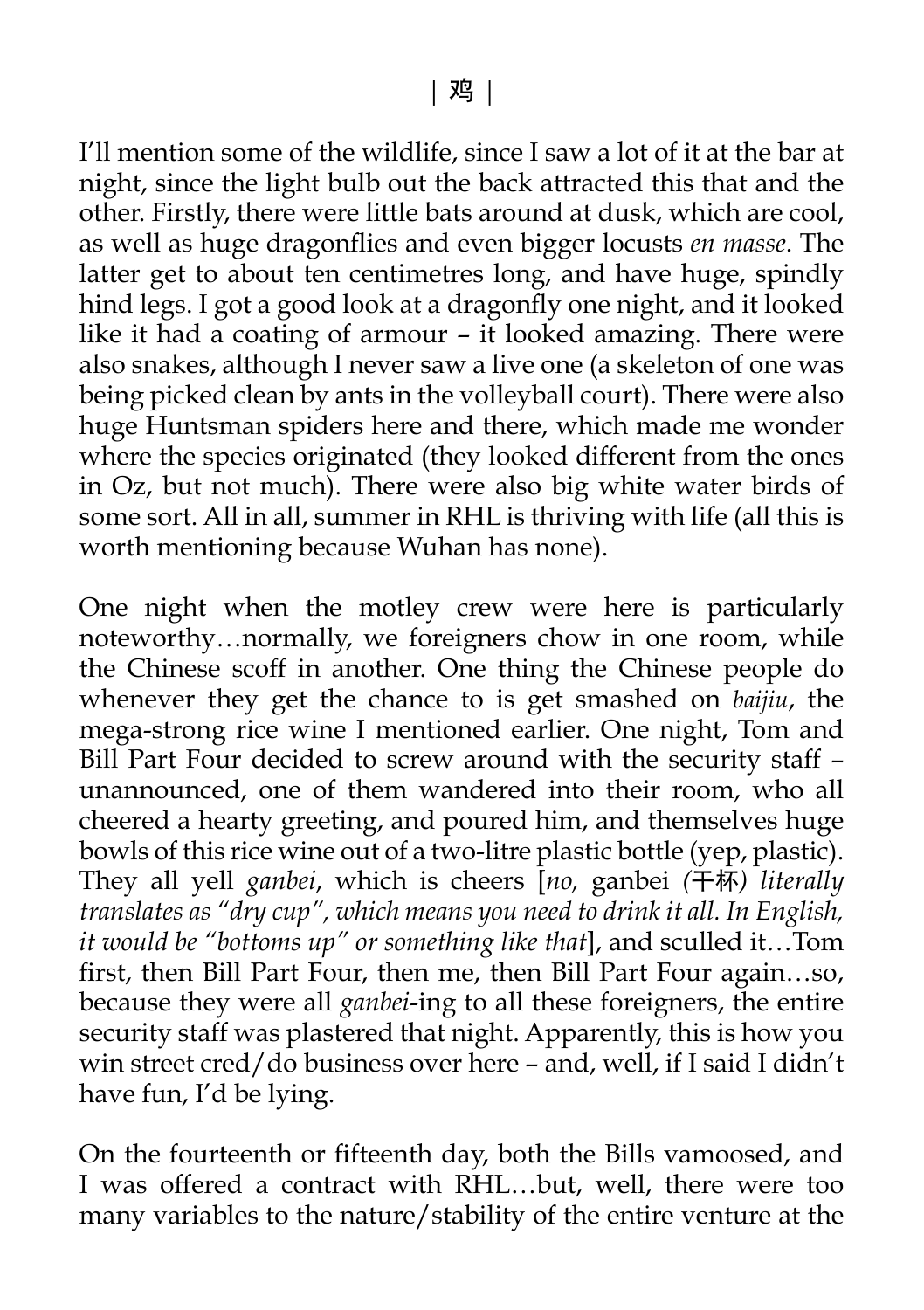moment, from what I could see. If RHL could iron out its ripples (more like canyons and glaciers), I'd probably be writing this out there, instead of back in Zhongnan like I'm doing now.

### | 鸭 |

Tom shouted us to a night on the "town", ie a little five-horse village about twenty minutes away. This was great fun, and I guess it was one of the nights that made me glad I got my butt to China. Being out in this little KTV club in the middle of nowhere, being with a bunch of people I'd grown massively fond of over the past few weeks, drunk on bad Chinese beer and dancing to Ricky Martin or somesuch gunk, was just fun. We got back home to see the sky *coated* in stars, the sky being the tapestry of light it always was before neon and pollution stole it. Stunning. What a night, what a finale.

So how can I wrap this up? As far as I can tell, RHL will either close down within a couple of months, or the Chinese partners will start doing things that do not concern only themselves. Right now, the place desperately needs people like me, Sue-Lin, Vincent, Tom, and some others I met fleetingly, but it's exactly these people that RHL's Chinese complement is currently scaring away. But, well, I have a feeling that they'll only realise all this when everyone's desert them…fortunately or otherwise, I'm now one of them. The burger place will now close, simply because there's no-one else there to open it – and they've lost, from what I heard, a not unpopular teacher. As the Americans say, period.

But well, that's what they lost. But what I gained from RHL is a ton of great memories, a not half bad paycheck (haggled), and, something I didn't see coming, a lot more confidence as a teacher – I'm actually good with kids. They really are like little sponges.

So I'm back in Wuhan, Sue-Lin, Nadia and Jalal have done the bolt, and I've left Vincent and Tom out in woop woop to get this place up and running…my heart goes out to them.